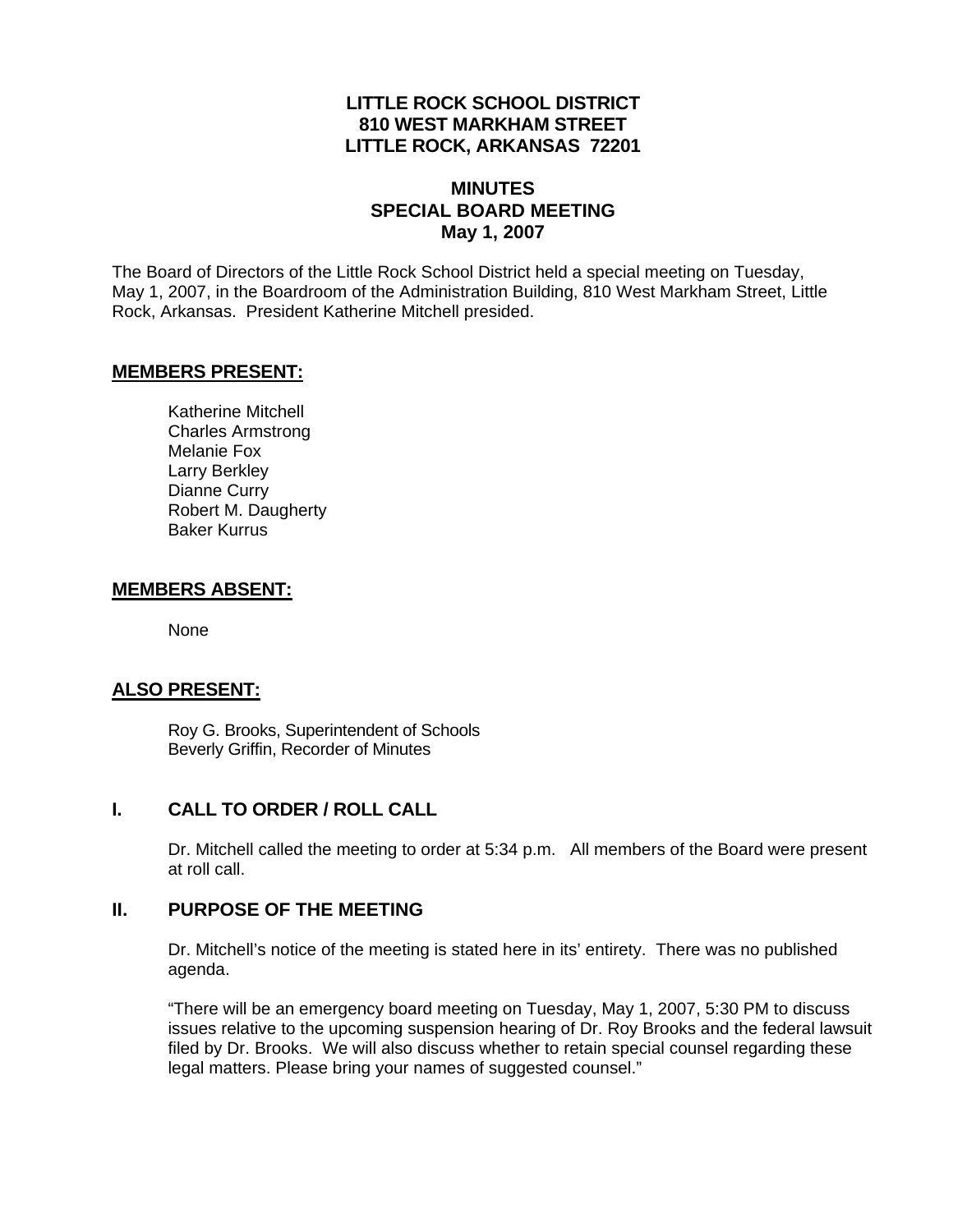# **EXECUTIVE SESSION**

Dr. Daugherty moved to convene an executive session at 5:35 p.m. The session was for the purpose of discussing personnel issues. Mr. Armstrong seconded the motion. There was no vote taken; however, the board retired for deliberations.

The board returned from executive session at 5:40 p.m. and reported no action was taken.

### **ACTION:**

Dr. Mitchell introduced discussion regarding counsel for the upcoming suspension and termination hearings for Superintendent Brooks. Ms. Curry asked for Attorneys Heller and Eddings to address the board to clarify the legality of this special "emergency" meeting. Mr. Heller responded that it was his belief that this was a properly called meeting.

Mr. Kurrus disagreed, objected, and referred to board policy BED. He noted that the board's policies do not include provisions for conducting emergency meetings. At the board's request, Mr. Eddings responded to questions regarding the issue of conducting this meeting. He stated belief that this was a properly called meeting under the Arkansas Freedom of Information Act.

Mr. Kurrus responded that he wasn't questioning authority under Arkansas FOIA; however he restated that the calling of the meeting was a violation of board policy BED. In addition, he stated his belief that action taken in a special meeting on April  $11<sup>th</sup>$  was also a violation of board policy.

Dr. Mitchell responded to Mr. Kurrus' comments regarding adherence to the policy regarding special called meetings. She stated that the board had not followed that policy previously and it had only become an issue within the past two weeks.

The board discussed the selection of legal counsel for the purpose of assuming the responsibilities associated with hearings for the purpose of suspension and termination of the superintendent. Mr. Heller responded to questions from the board regarding representation by the Friday Firm, stating that they would be "willing to withdraw from representation of the board on this issue if that is the will of the board."

Ms. Curry expressed concern regarding the Friday firm representing the board on this matter and presented four names for consideration: Darren Williams, Leon Johnson, Troy Price, and Chip Welch. Dr. Daugherty concurred on the selection of Mr. Welch. Dr. Mitchell urged the board to move rapidly, stating that "time is of the essence and a decision needs to be made immediately." She expressed intent to convene a suspension hearing on Monday, May 7, 2007. Ms. Fox objected to that date, noting that the district's annual Teacher of the Year Crystal Awards banquet was to be held that evening.

Dr. Daugherty made a motion to contact Attorney Chip Welch and ask him to represent the board. Mr. Armstrong seconded the motion.

Mr. Berkley and Ms. Fox objected to the motion, stating that they had not seen credentials for Attorney Welch. Ms. Fox suggested that the board consider contracting with Attorney Leon Johnson since board members had an opportunity to meet him and were familiar with him.